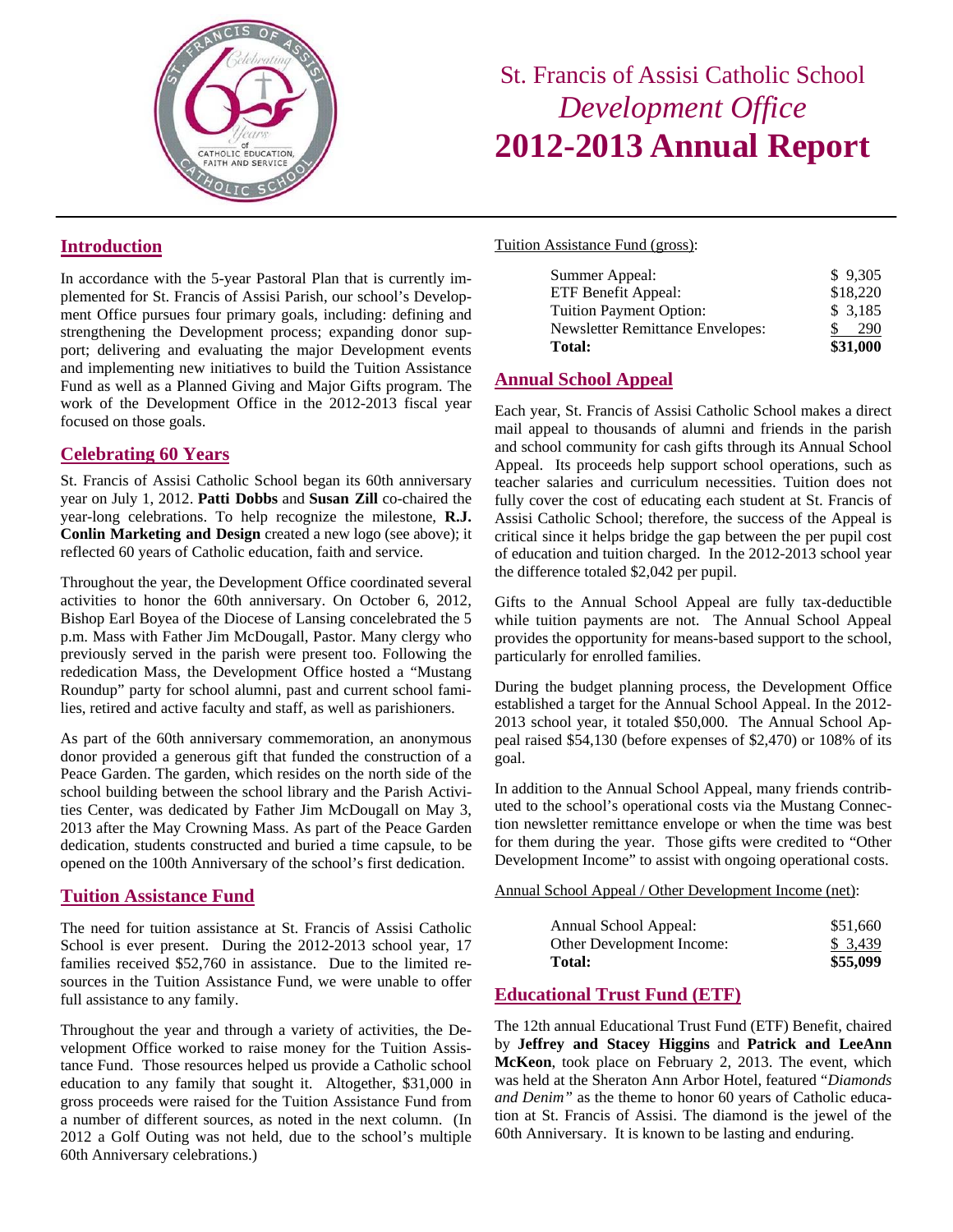## **Educational Trust Fund (ETF)** *(continued)*

The Benefit included a buffet dinner, charitable games, and a silent and live auction. Two-hundred fifty guests attended the event, which raised \$64,677 in net proceeds. That total included donations from sponsors, as well as friends unable to attend the event.

The Development Office continued to build on the success of the Benefit's sponsorship initiative which helped underwrite some of the event costs. These generous sponsors participated:

**Bronze Sponsors (\$1,500)**

Jeff Crause & Ed McClellan at Edward Jones Pietrasiuk Family Foundation

### **Archangel Sponsors (\$1,000)**

Ms. Green Construction Greg & Andi Lobdell

### **Angel Sponsors (\$500)**

Anonymous Active One Construction Company Alliance Catholic Credit Union Bank of Ann Arbor Drs. Justin & Anastasia Dimick Krull Construction Company Print-Tech, Inc. Philip Walby Pat Walters & Sons Heating & Air Conditioning

The Development Office also cultivated the advancement of the ETF Leadership Circle to help ensure the consistent growth of the Trust Fund over time. That program invited supporters to make a commitment to the Trust Fund of at least \$1,000 annually, for 5 consecutive years; eight families (and one corporate matching gift) joined the Leadership Circle in 2013. By the end of the fiscal year, the ETF realized \$50,747 in contributions from all (2011 - 2013) Leadership Circle members. Thank you to these generous contributors:

| <b>Leadership Circle Membership 2013</b> |
|------------------------------------------|
| Peter & Jane DeChants                    |
| Daniel & Daisy Demlow                    |
| Frank & Kim La Marca                     |
| Mike & Diane Leoni                       |
| Christopher & Karen Ongena               |
| Joe $\&$ Deb Purcell                     |
| John-Paul & Clare Stando                 |
| Kathie & Dave Sullivan                   |
| Pitney Bowes Company (matching gift)     |
| <b>Leadership Circle Membership 2012</b> |
| James & Ann Marie Borders                |
| Timothy & Jamie Cahill                   |
| John & Denise Carethers                  |
| Doris Filisko                            |
| Tom & Gigi Jetton                        |
| Florence Kruzas                          |

John & Bridget McGillicuddy David & Kathy Swastek

### **Leadership Circle Membership 2011**

William & Mary Claire Anhut Herbert & Christine Black Christopher & Traci Coffman David & Charlotte Decker Bill & Ehren Dirksen Jim & Lisa Edwards Mark & Karen Falahee Marc & Julianna Feeney Ted Fosdick Robert & Angela Geppner William & Angela Giannobile Glenn & Amy Gottfried Steve & Debra Hermann William & Susan Hermann Jeff & Stacey Higgins Richard & Elizabeth Jarzembowski Steve & Julie Lavender Mike & Stacey Marsh Steve & Lisa Morris Tim & Shann Patton Greg & Laurie Ruselowski Michael & Kimm Sarosi George & Judi Schwartz Manak & Lucienne Sood Mark & Jane Vogel Thomas & Mary Wakefield Northwestern Mutual Life Insurance Company (matching gift)

In addition to the ETF Benefit and the Leadership Circle, 12 donors contributed \$3,171 in new gifts to the Trust Fund. Several of them were contributions in honor, or in memory of someone, and they ranged in amount from \$5 to \$1,000**.** 

All of these efforts help build the ETF, whose primary purpose is to provide long-term financial assistance to St. Francis of Assisi Catholic School. The ETF pools gifts of money and invests the permanent fund to generate an income, which is then awarded to the school each year for operations. The most recent award (based on a formula set forth in the Trust document) totaled \$63,000, the highest ever.

### **Fiscal Year 2013 ETF Results**

| New Gifts:                           | \$<br>3,171  |
|--------------------------------------|--------------|
| Leadership Circle Gifts:             | 50,747       |
| ETF Benefit:                         | 64,677       |
| <b>ETF Operating Expenses:</b>       | 807)         |
| Total Net ETF Revenue:               | \$117,788    |
| Investment Interest Earned:          | 24,064       |
| Unrealized Market Gain:              | \$73,393     |
| Net Investment Results:              | 97,457<br>\$ |
| ETF Beginning Balance, July 1, 2012: | \$1,399,812  |
| Net Increase in ETF Assets:          | \$215,245    |
| Ending Balance, ETF, 6/30/2013*:     | \$1,615,057  |

**\****Excludes \$63,000 award to be made to St. Francis School in 2013-2014.*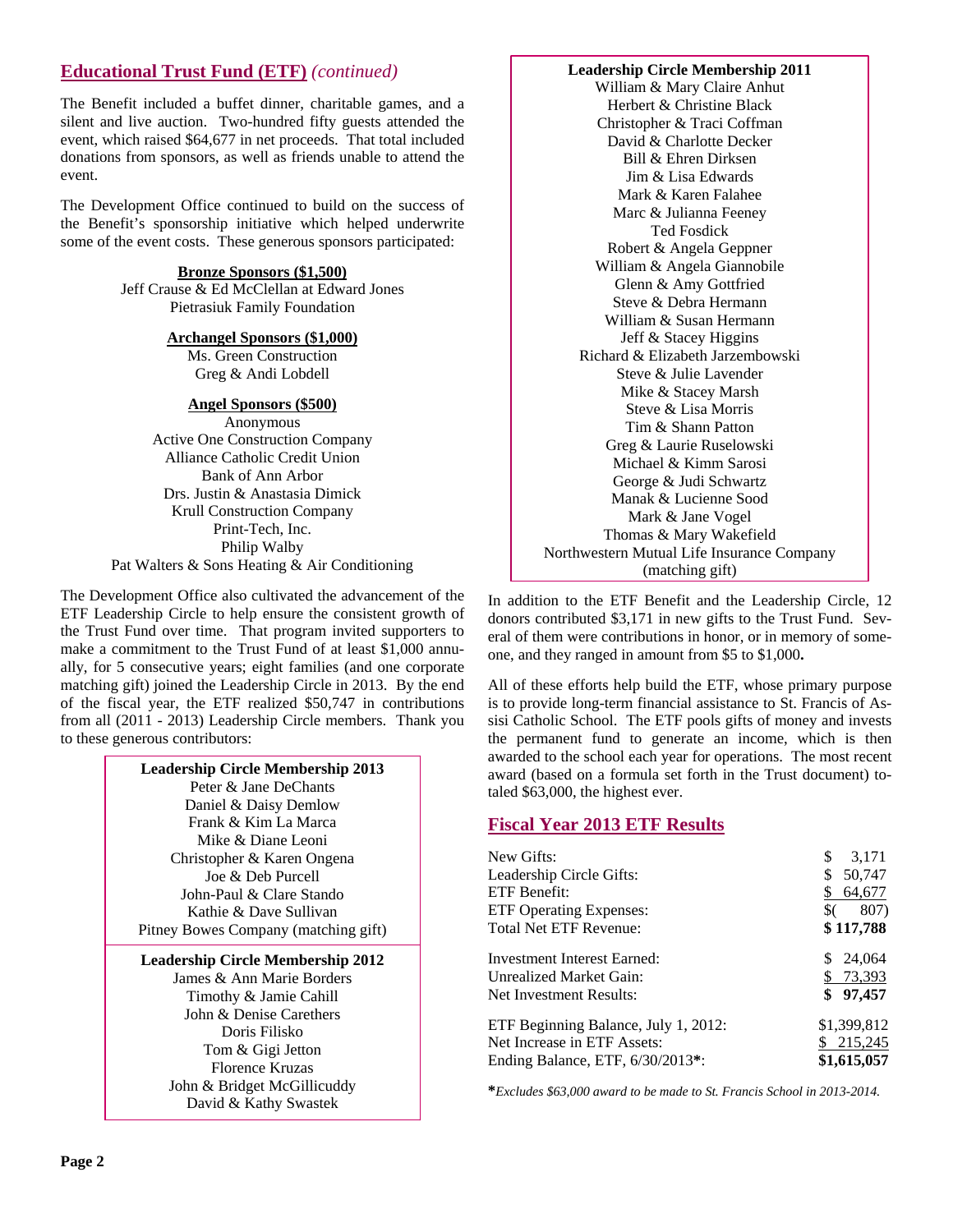# **Thank You Donors** Development Office July 1, 2012 - June 30, 2013

*The Development Office at St. Francis of Assisi Catholic School extends sincere appreciation to the donors listed below. Their support continues a strong tradition of generosity to help meet important school needs. The list reflects cumulative cash gifts received by the Development Office during the 2012-2013 fiscal year, by gift level. Gift In-Kind donors are listed separately in the last column. The Development Office is also grateful to any unlisted donors who made contributions directly to St. Francis of Assisi Catholic School.* 

**Supporters** *(continued)* 

## **Servants of God** *(\$10,000 & above)*

Gene Butman Ford\*

#### **Shepherds** *(\$5,000 - \$9,999)*

Anonymous (1) Mr. & Mrs. Peter DeChants Jim & Clare O'Leary\* Mr. & Mrs. Timothy Patton\*

## **Guardians** *(\$2,500 - \$4,999)*

Timothy & Jamie Cahill\* Mr. & Mrs. Daniel Demlow\* Robert & Angela Geppner Mr. & Mrs. Stephen Lavender\* Mr. & Mrs. Corey MacGillivray\* Mr. & Mrs. Mike Marsh\* Cathy Pietrasiuk Mr. & Mrs. Jeffrey Remillard\* Rebecca Boylan & Thomas Sidlik\* Mr. & Mrs. Manak Sood\* St. Francis School-PTG Mr. & Mrs. Charles Stankovic<sup>\*</sup>

### **Brothers & Sisters** *(\$1,000 - \$2,499)*

Anonymous (2) Mr. & Mrs. Carl Babcock\* Mr. & Mrs. James Birchler\* Mr. & Mrs. Herbert Black Ir.\* Jeff Bocan & Janet Hathaway\* Mr. & Mrs. James Borders Mr. & Mrs. Thomas Buiteweg\* John & Denise Carethers\* Andrew & Laurie Catanzaro Mr. & Mrs. Christopher Coffman\* Frank & Judy Colligan\* Mr. & Mrs. Robert Conlin<sup>\*</sup> Jeff Crause at Edward Jones\* Mr. & Mrs. David Decker\* Mr. & Mrs. Bill Dirksen\* Mrs. Patricia Dobbs\* Gail Drake\* Ross & Mitra Dunbar Dr. & Mrs. Mark Falahee\* Mrs. Frank Filisko\* Glenn & Amy Gottfried\* Ms. Green Construction Mr. & Mrs. Cyril Grum\* Mr. & Mrs. Steven Hermann\* Mr. & Mrs. William Hermann\* Mr. & Mrs. Jeffrey Higgins\* Daniel & Colleen Hughes\* Mr. & Mrs. Richard Jarzembowski<sup>\*</sup> Mr. & Mrs. Tom Jetton\* Joy Jilek\* Mr. & Mrs. David Kowal Frank & Kim La Marca Mr. & Mrs. Michael Leoni\* Greg & Andi Lobdell Dr. & Mrs. John McGillicuddy Mr. & Mrs. Daniel Miling Mr. Steve & Dr. Lisa Morris\* Mr. & Mrs. Timothy Nehez Northwestern Mutual Foundation\* Mr. & Mrs. Joe Peoples\* Pietrasiuk Family Foundation\* Mr. & Mrs. Greg Ruselowski\* Mr. & Mrs. Michael Sarosi\* Michael & Ann Marie Smith Mr. & Mrs. John-Paul Stando\* Brian & Amy Stoy\* Mr. & Mrs. David Sullivan\* Dr. & Mrs. David Swastek\* Mr. & Mrs. Gregory Thompson\* Mark & Michelle Updike<sup>\*</sup> Mr. & Mrs. Mark Vogel\* Mr. Philip Walby\* Dr. & Mrs. John Walsh\* Mr. & Mrs. William Weadock\* Mrs. Peter Wiernik\*

## **Followers** *(\$500 - \$999)*

Anonymous (4) Mr. & Mrs. David Ablauf\* Active One Construction\* Alliance Catholic Credit Union Mr. & Mrs. William Anhut\* Bank of America Bank of Ann Arbor\* Mr. & Mrs. Thomas Best\* Mr. & Mrs. Clifford Cook\* Marilyn Corsianos Drs. Michael & Laura DeBacker\* Christina Deininger\* Anastasia Dimick Mr. & Mrs. James Edwards\* Mr. Jonathan & Dr. Fredericks Mr. & Mrs. Carl Fulper\* Bryan & Debbie Howay\* Mr. & Mrs. Chuck Huffman\* Mark & Aurora Kamimura Mr. & Mrs. James Kimmet\* Krull Construction Paul & Rhonda Longworth Kris & Jody Matthew Edward McClellan at Edward Jones Mr. & Mrs. John McKeon Mr. & Mrs. Patrick McKeon Christopher & Karen Ongena Mr. & Mrs. Edward Opaleski\* Pat Walters & Sons Helen Peters April Rue\* Jerome Schude Mr. & Mrs. Michael Shalhoub Diane Sheffrey\* Randall & Amy Stille Mr. & Mrs. William Stubbs\* Mr. & Mrs. Peter Stumpo\* Mr. & Mrs. Edward Walsh\* Mr. & Mrs. Mark White\* Mr. & Mrs. John Zakerski\* Mr. & Mrs. J. Andy Zamora\*

#### **Supporters** *(\$100 - \$499)*

Anonymous (6) Mr. & Mrs. Virgilio Aguilar\* Dr. Hyacinth Akunne David & Elaine Allore\* Santine Anderson Elizabeth Andrews\* Douglas & Joan Armstrong Mr. & Mrs. Eric Babe\* Linda Badri & Rafed Yousif Jim Baldwin & Mary Patek Mr. & Mrs. David Barera\* Ralph Belknap Mr. & Mrs. Barry Bellaire\* Robert Berarducci\* David Berdes Markus Birnbrich Jean Bis Mr. & Mrs. Pat Bogits\* Gregory & Julie Bohl Rocky & Michelle Bond Richard & Karen Boothman\* Mr. & Mrs. Lloyd Bozzi\* Mr. & Mrs. Thomas Brady\* David & Judith Brant\* Diane Briggman\* Wendell & Karin Brooks Mr. & Mrs. Douglas Busch Dr. & Mrs. Douglas Busch Campbell, Inc. Christian & Theresa Canzano\* Shawn & Gina Carney Brian & Sheryl Carvill Jung Mi Chang Jane & Joe Cissell Scott & Jessica Clayton\* Mike & Elaine Clynch Mr. & Mrs. Rock Collins Dr. Frank Comstock\* Thomas Condon

**Supporters** *(continued)* Mr. & Mrs. Dan Conlin\* Kevin & Elizabeth Conway\* David Corrin\* Mr. & Mrs. Donald Courtois\* Lorraine Crall Thomas Cunningham Mr. Steven & Dr. Julie Daleiden\* Ms. Constance D'Amato\* Gina Danek Mr. & Mrs. Stephen DeBacker\* Gerry & Donna Decker\* Mr. & Mrs. Douglas DeFord\* Mr. & Mrs. Richard Dehn\* Mrs. Terry deJonckheere\* Truman DeLair Mr. & Mrs. Roy Deutschmann\* Shelly Dobbs Mr. & Mrs. Assen Dontchev Doors & Drawers Donald Dornoff Dr. & Mrs. Richard Dorr\* Rev. Terrence Dumas\* Mr. & Mrs. Thomas Durham<sup>\*</sup> Corina Eliason Mr. & Mrs. Thomas Erkkinen\* Julia Fantone\* Mr. & Mrs. Joseph Fantone\* Ann Feeney David & Lisa Filipe Joseph Galasso Christopher Geron & Marie Lynn Miranda Mr. & Mrs. Robert Getty Merritt & Carolyn Gillilland\* Anthony & Lisa Glass Diane Green & Kurt Boyd Mr. & Mrs. Peter Hagan<sup>\*</sup> Mr. & Mrs. Laurence Hagerty\* Vern & Jacqueline Hall\* Mr. & Mrs. Donald Heidt Leah Higgins Mr. & Mrs. Scott Hinshaw Mr. & Mrs. Robert Hoffman\* Steve & Kathey Huczek\* Mr. & Mrs. Paul Hughes- Cromwick\* Ann Hungerman\* Mr. & Mrs. Michael Ignatoski\* Mr. & Mrs. Alex James Mr. & Mrs. Robert James Mr. & Mrs. Erich Jensen Ken & Mary Jurss Daniel & Linda Kapp Mr. & Mrs. Paul Kawka\* Mr. & Mrs. Chris Kempton\* Matthew & Vanessa Keyes Mr. & Mrs. Isadore King Gilda C. Kreucher Mr. & Mrs. Lorne Langlois<sup>\*</sup> Bill & Michelle LaVoy Mr. & Mrs. Andrew Lawrence Ms. Mary LeMire Elizabeth Lemmer\* Craig Hupy & Marie Lemmer Mrs. Theresa MacLean Mr. & Mrs. John Maguire\* Mr. & Mrs. Michael Makowski\* Mr. & Mrs. J. Parke Malcolm Mr. & Mrs. Richard Mannis\* Nelson & Mary Martin Edward Masten\* Anna Mathew & Mathew Vachaparampil Fr. James G. McDougall\* Mr. & Mrs. Jonar Mendoza\* Mrs. Patricia Michael\* Mrs. Rosemary Mierzwa\* Mr. & Mrs. Richard Miller\* Mr. & Mrs. John Miller\* Neil Mueller\* Michael Napolitan

Drs. Eric & Colleen Neal David O'Brien & Katie Stannard Emmanuel Orfali & Sahar El Murr

Christian & Maura Overland\* Dr. Gena Pahucki\* Kimberly Pearsall Mr. & Mrs. Lawrence Peck\* Colleen Pierce\* Michael & Karen Pilon Mr. & Mrs. Jim Pommerich\* Mr. & Mrs. Leonard Prezecki II Barnaby Pung & Melissa Milton-Pung Mr. & Mrs. Christopher Purdy\* Mr. Andrew Rajkovich Melvin & Yuni Rassier Mr. & Mrs. Peter Reilly Real & Suzanne Remillard\* Mrs. Lois Russell\* Mr. & Mrs. Bruce Rust<sup>\*</sup> Mary Ruvo Juan Sancho & Bridget Martinez\* Mr. & Mrs. Sergio Scarcella\* Mr. & Mrs. Richard Scherer Santiago & Mariana Schnell Mr. & Mrs. Paul Scholl Mr. & Mrs. David Schroeter\* Dr. & Mrs. Robert Schumacher Dr. Eric & Dr. Tracy Schwab\* Robert & Michelle Schwartz Mr. & Mrs. Edward Shaffran Mr. John Sherzer\* Miss Donna Shields\* Miss Joan Shields\* Miss Iva Smith Michael Spath\* Scott Suntum Mr. & Mrs. Matthew Targett Janene Ternes\* Mr. & Mrs. Philip Thompson Patty Trimble United Way for Southeastern Michigan Kelly Van Oirschot Mr. & Mrs. David Vergollo\* Don & Dee Vogrin\* Dr. & Mrs. Thomas Wakefield\* Adreanne Waller Pat & Maria Walsh\* Mr. & Mrs. Kyle Walworth\* Sam & Christy Wassef\* Mr. & Mrs. Raymond Woodruff Michael Zajchowski & Tracy O'Neill Mr. & Mrs. John Zakerski\* Mark Zaleski Jon-Kar & Yolanda Zubieta Mrs. Mary Zurawski **Friends** *(Up to \$99)*  Anonymous (4)

Judith Abaidoo Mr. & Mrs. Feyi Akande Mrs. Connie Albarello\* Pablo & Barbara Alvarez\* Mr. & Mrs. John Antos Mr. & Mrs. Allan Bike\* Dale & Suzanne Bixby Mr. & Mrs. George Bodnar Mr. & Mrs. Vincent Bovio Elizabeth Brant Christopher Bunto John & May Butsic Mr. & Mrs. Colin Byrne Mr. & Mrs. Jim Cambruzzi Fr. Kusitino Cobona\* Ray & Stephanie Coleman\* Mr. & Mrs. Richard Corkins Paul & Laura Cowley Amelia Crisostomo\* Mrs. George De Shano\* Michael & Jennifer Donahue Kathleen Downer Norma Doyle Henry & Erin Emerle

### **Friends** *(continued)*

John & Theresa Ewald\* Mr. & Mrs. John Fleszar Dr. Bruno & Dr. Anne Giordani James & Osun Graham Mrs. Dorothy Greca<sup>\*</sup> Mrs. Madeline Groshans Mary Grove Drew Mr. & Mrs. Steve Herbert M. Himlin\* Mr. & Mrs. Paul Hoffrichter Jeffery Holden\* Ian Hubert & Kira Slovacek Mrs. Edward Hudge\* Sara Huige-Uytingco Darlene Imus\* Brian & Danessa Itaya Rachel & Benjamin Johnson Mr. & Mrs. Joseph Jurasek<sup>\*</sup> Mr. & Mrs. Philip Kearney Mark Kempton<br>Mr. & Mrs. Robert Kennedy\* Mr. & Mrs. Robert King Jane Kulpinski\* Maureen Lacey\* Mrs. Adelaide Laetz<sup>\*</sup> Mr. & Mrs. Philip Lapinski Duane & Linda Lau Mr. & Mrs. Larry Lemke\* Gala Lirette Mr. & Mrs. Richard Lowe Patrick Lynch Jean Maitratt Mr. & Mrs. John Markewicz Mr. & Mrs. Ed McClellan Bill & Kathy McLaurine Joseph & Tamara Michalec Jay Moore Mr. Ronald & Dr. Samantha Mucha Dr. Patrick S. Murphy Mr. & Mrs. Lawrence O'Leary Thomas O'Neil & Gwen Zirngibil Mr. & Mrs. Vince O'Neill\* Norma Orona\* Tina Pagnucco Mr. & Mrs. Stephen Pezda Thuy Pham Jeanne Rice Valerie Rodenbeck James Russo Mr. & Mrs. Jose Rustia Michael & Jeanette Santalucia Mr. & Mrs. Kenyon Schmanske Matthew Schnaidt\* John Schwarz James & Dorothy Spencer Leon Stille Bill & Kristy Stubbs Dr. Mildred Tirado Mr. & Mrs. Frank VonKoss\* Mary Von Koss\* Rita Vorek William & Yvonne Wade Lucille Weber Mrs. Proctor Weir Mary Wessner\* Mr. & Mrs. Patrick White\* Dr. & Mrs. Francis Worden Alford Young & Carla O'Connor G. Phil Zepeda\* Mr. & Mrs. Nathan Zill\* Mary Zynda *An asterisk (\*) denotes a continuous three-year* 

*giving history.* 

*corrections.* 

*Please call the Development Office at 734.821.2208 with* 

**Gifts In-Kind**

Abracadabra Jewelry Mr. & Mrs. David Barera Ralph Belknap Boyne Highlands Brust Orthodontics Robert Burroughs Mr. & Mrs. Jeffery Cole Frank & Judy Colligan Colonial Lanes Croissant Shop Dance Theatre Studio Drs. Michael & Laura DeBacker Mr. & Mrs. Daniel Demlow Dessange Spa Detroit Red Wings Detroit Symphony Orchestra Mr. & Mrs. Roy Deutschmann Dr. Lisa DiPonio Diva Nail Spa Mrs. Patricia Dobbs Mr. & Mrs. James Edwards Edwards & Schaefer Orthodontics Mr. & Mrs. Joseph Fantone Fathead Carol Fedewa Fingerle Lumber Company Dan Ferrigno & Shawna Foster Mrs. Frank Filisko Georgetown Country Club Mr. & Mrs. Robert Getty Harmony Dog Training Henry Ford Museum Mr. & Mrs. Jeffrey Higgins Mr. & Mrs. Chuck Huffman Ann Hungerman Mr. & Mrs. Jeffrey Inge Jimmy John's Matthew & Vanessa Keyes Todd LaHote Lewis Jewelers Liberty Athletic Club David Longe Luminosity Salon & Spa Mr. & Mrs. Patrick McKeon Jacqueline Nutting Mr. & Mrs. Vince O'Neill Paesano Restaurant ~ Wine Bar Mr. & Mrs. Timothy Patton Mr. & Mrs. Joe Peoples Cathy Pietrasiuk Polo Fields Golf & Country Clubs Mr. & Mrs. George Pomey Print-Tech, Inc. Pure Barre Qwik Park R.J. Conlin Marketing & Design Schlanderer & Sons Jewelry Barbara Schutzgruber Mr. & Mrs. Michael Shalhoub Diane Sheffrey Karen Stahl Stonebridge Golf Club Teachers at St. Francis School The Ark The M Den Tios Mexican Café Travis Pointe Country Club Turner's Unity Vibration University of Michigan Athletic Department Mr. & Mrs. Arthur Walters Mr. & Mrs. Kyle Walworth Susan Watrous Weber's Inn Wide World of Sports Wolverine State Brewing Co. Zap Zone Zingerman's Zippy Auto Wash